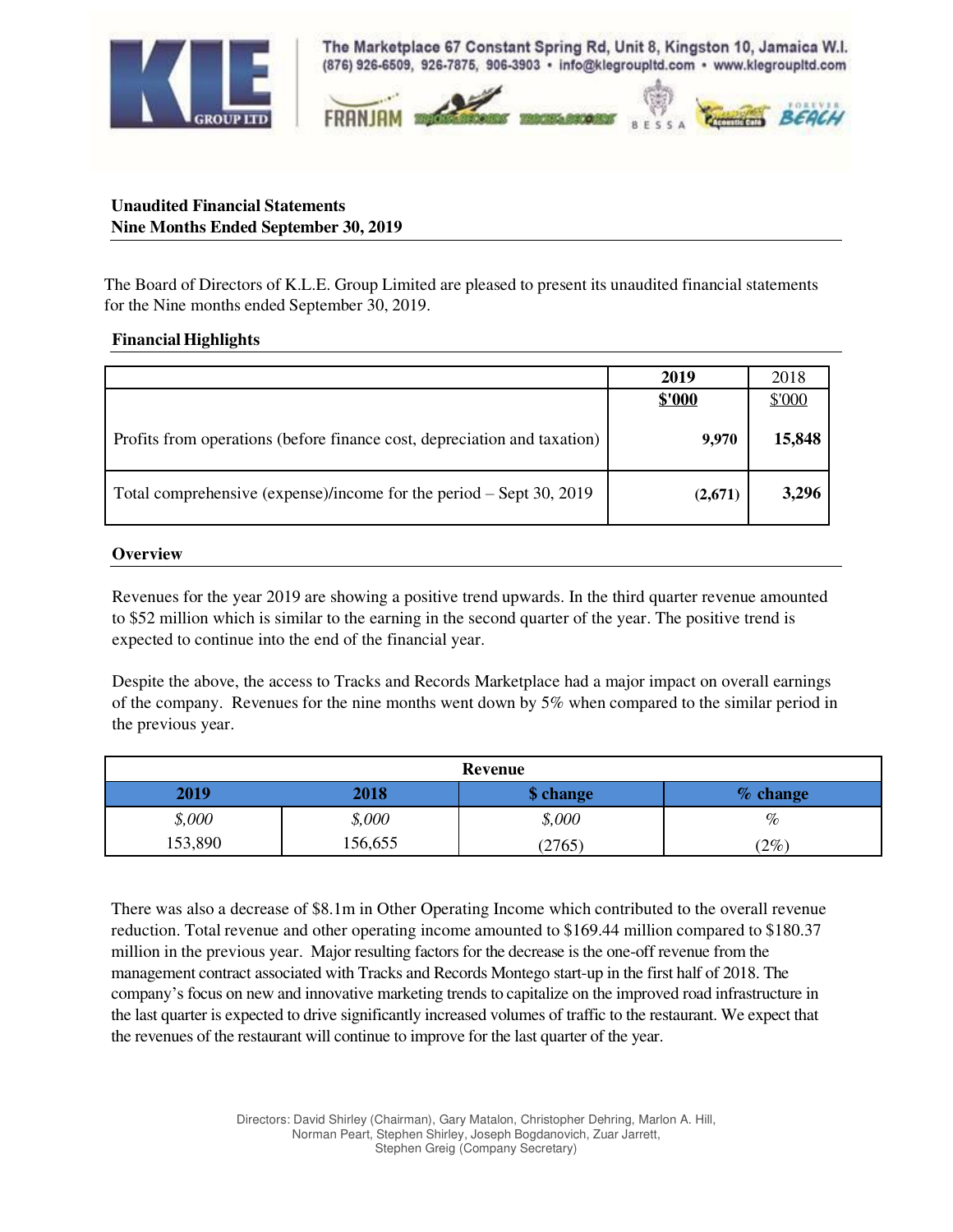

KLE will continue to employ cost savings strategies and monitor our Key Performance Indicators to improve efficiencies and increase profitability. For the first nine months of the year our cost of sales amounted to \$46.3 million compared to \$51.2 million up to Sept. 30, 2018.

This reduction is in line with the decline in revenues as well as obsessive monitoring and cost management strategies which have been implemented as well.

The KLE flagship, Tracks and Records location in Marketplace, continues to perform exceptionally well and is responsible for over 90% of the company's total revenue. See below chart for Tracks and Records Marketplace's revenue for this year quarter to date 2019;



For the nine months ended September 30, 2019 operating expenses totaled \$113.2 million, this is similar when compared to the prior year amount of \$113.3 million. This is in line with management's drive to operate lean and efficient while maximising profitability. The company continues to operate more efficient and further increase in profitability is expected as a result. Finance and depreciation costs went up during the period due to the increased cost of the company's credit facility which we successfully negotiated in the middle of the first quarter.

As a result of the operational improvements, the company is reflecting a Profit from operations. Profit from operations amounted to \$9.97 million compared to \$15.84 million in 2018. After Finance cost and taxation, the company's Total Comprehensive Income amounted to negative \$2.6 million compared to a comprehensive income of \$3.3 million in the previous year.

As at the end of the third quarter for the year the company is showing positive working capital ratios with Current Assets being greater than its Current Liabilities. In this reporting period, current liabilities amounted to \$50.97m while total current assets amounted to \$92.40 million.